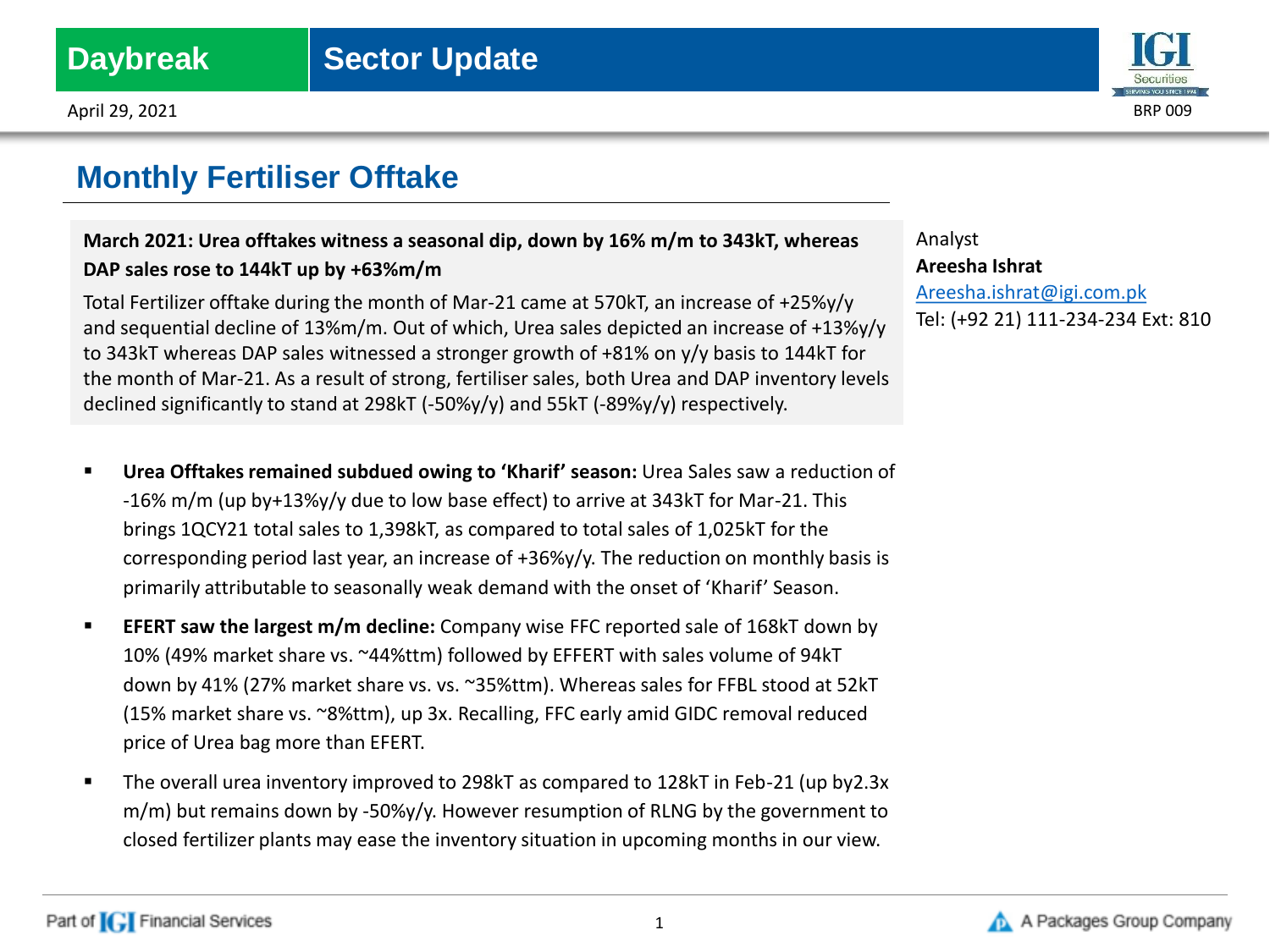

 **DAP offtake remained upbeat despite high prices:** DAP offtakes during Mar-21 stood at 144kT, an increase of  $+81\%$  y/y or  $+63\%$  m/m. This brings 1qCY21 offtakes to 314kT up by +49%y/y compared to 210kT in the corresponding period last year. We suspect higher DAP sales are largely due to a) pre-buying factor for 'Kharif' season, b) better farm economics amid rise in crop prices (sugar & wheat) and c) anticipating further increase in international DAP prices. As a result of hefty domestic sale in 1q, DAP inventory (Mar-21 imports: 81kT) remained low for the second consecutive month, clocking in at 55kT, down by -89% y/y while slightly up by +2%m/m.

**DAP prices to remain high, supply situation to ease up post Jun-21:** As per NFDC estimated demand for DAP for the 1,012kT with domestic production remaining at 420kT (55kT inventory), prospects of imports at current intentional prices remain rather slim atleast till Jun-21, whereby post Jun-21 some respite is expected on international DAP supply which should enable DAP imports.

To recall, global upsurge in international demand, DAP prices have shot up significantly from USD 361/ton (USA) and USD 381/ton (Middle East) since Mid of Dec-20 by an average +61% and +49% to current as of Apr-21 end, USD 580/ton and USD 541/ton respectively since Mid of Dec-20. Similarly, phosphoric acid prices have risen by +45% to USD 989/ton as of latest from USD 689/ton in the same period. Reflecting the rise in International DAP prices, domestic price per bag are currently retailing at PKR 5,427 (sona) depicting a +36% rise. To ease the effect, ggovernment is eyeing a PKR 1,000/bag subsidy through 'Kissan Card Initiative', which will to an extent improve DAP purchasing.

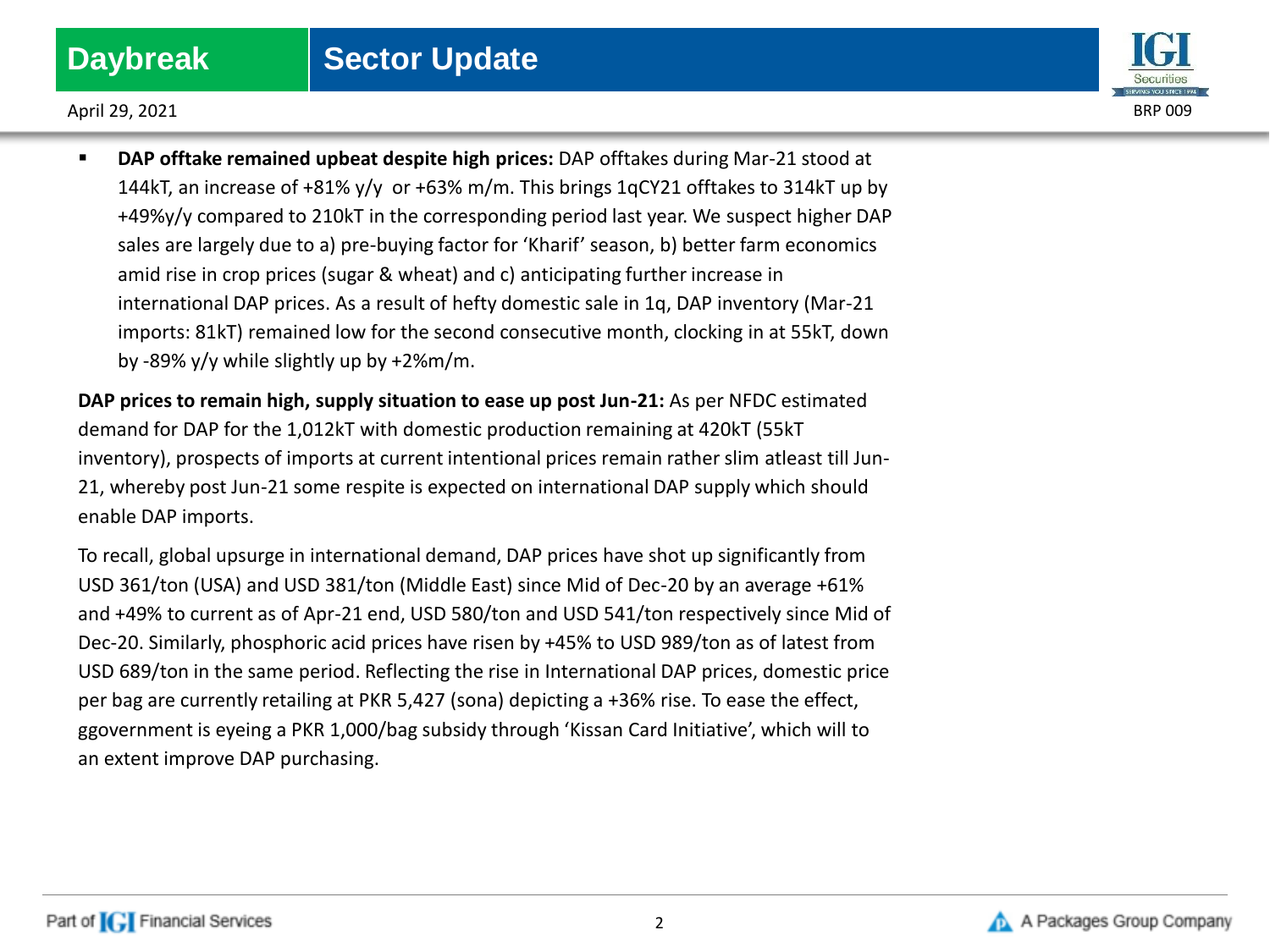

# **Exhibit: Monthly Fertiliser Offtake and Production**

## **February 2021**

| <b>Offtake</b> |               |               |        |        |        |         |         |     |
|----------------|---------------|---------------|--------|--------|--------|---------|---------|-----|
| in Ktons       | <b>Mar-21</b> | <b>Feb-21</b> | m/m    | Mar-20 | y/y    | 3M2021  | 3M2020  | y/y |
| Urea           | 343.0         | 406.2         | $-16%$ | 302.5  | 13%    | 1,397.7 | 1,024.7 | 36% |
| <b>DAP</b>     | 143.7         | 88.1          | 63%    | 79.2   | 81%    | 314.0   | 210.5   | 49% |
| <b>CAN</b>     | 56.0          | 82.1          | $-32%$ | 34.0   | 65%    | 247.0   | 145.0   | 70% |
| <b>NP</b>      | 12.0          | 70.8          | $-83%$ | 33.2   | $-64%$ | 176.6   | 112.1   | 57% |
| <b>NPK</b>     | 16.0          | 11.1          | 45%    | 7.4    | 2x     | 33.5    | 20.8    | 61% |
| <b>Total</b>   | 570.7         | 658.2         | $-13%$ | 456.4  | 25%    | 2,168.8 | 1,513.1 | 43% |

| <b>Production</b> |               |          |        |        |       |         |         |       |
|-------------------|---------------|----------|--------|--------|-------|---------|---------|-------|
| in Ktons          | <b>Mar-21</b> | $Feb-21$ | m/m    | Mar-20 | y/y   | 3M2021  | 3M2020  | y/y   |
| Urea              | 514.0         | 436.0    | 18%    | 509.8  | 1%    | 1,405.2 | 1,427.8 | $-2%$ |
| <b>DAP</b>        | 66.0          | 38.3     | 72%    | 38.2   | 73%   | 121.1   | 104.4   | 16%   |
| <b>CAN</b>        | 57.0          | 69.2     | $-18%$ | 57.4   | $-1%$ | 193.5   | 172.4   | 12%   |
| <b>NP</b>         | 60.0          | 67.0     | $-10%$ | 65.7   | -9%   | 209.9   | 189.6   | 11%   |
| <b>NPK</b>        | 14.0          | 5.7      | 2x     | 8.0    | 75%   | 26.3    | 24.7    | 6%    |
| <b>Total</b>      | 711.0         | 616.2    | 15%    | 679.1  | 5%    | 1,956.1 | 1,918.9 | 2%    |

Source: IGI Research, NFDC

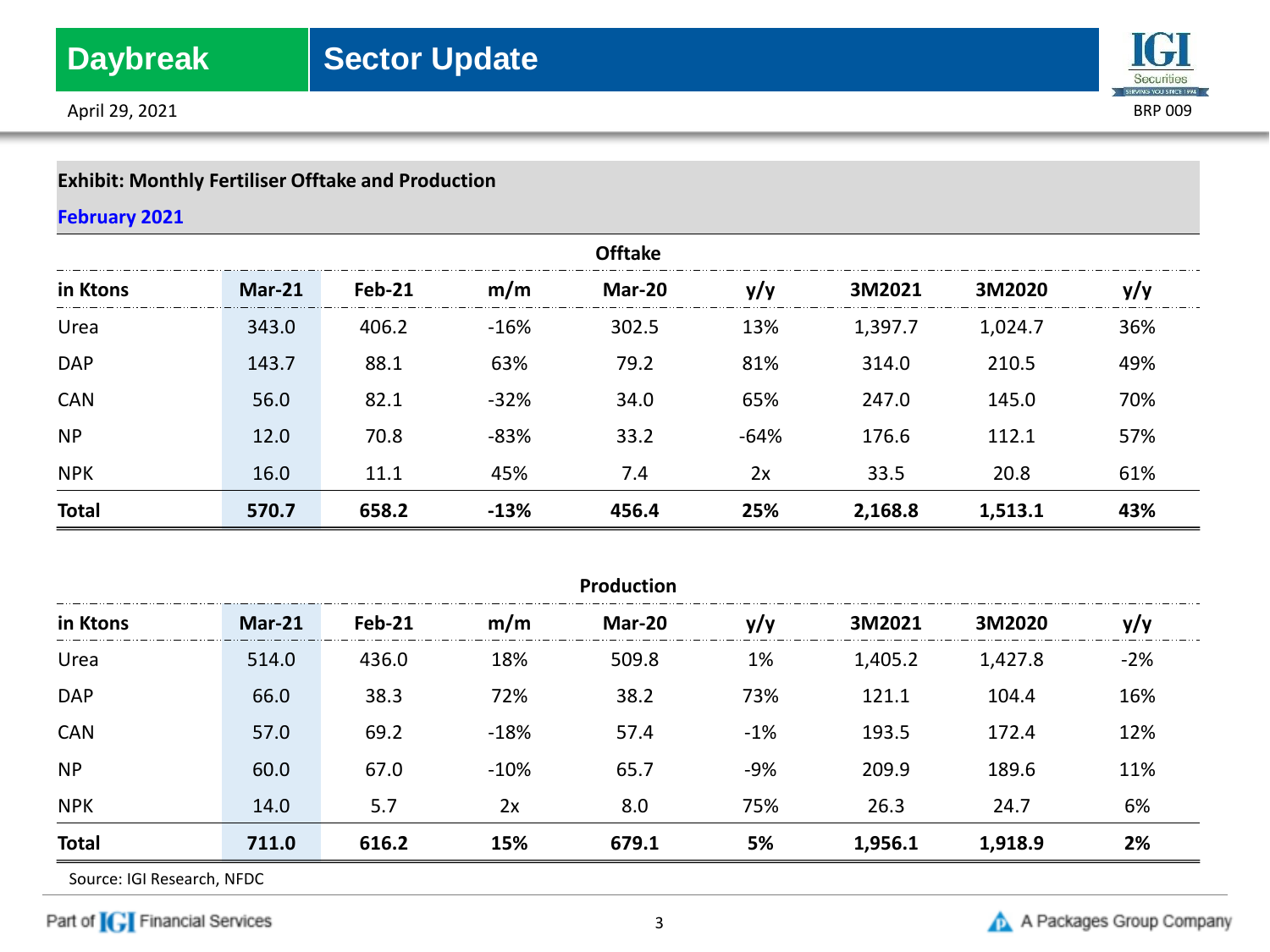

# **Exhibit: Monthly Fertiliser Offtake**

## **February 2021**

| <b>Urea--Company Wise</b> |          |        |        |        |        |         |         |        |
|---------------------------|----------|--------|--------|--------|--------|---------|---------|--------|
| in Ktons                  | $Mar-21$ | Feb-21 | m/m    | Mar-20 | y/y    | 3M2021  | 3M2020  | y/y    |
| <b>FFC</b>                | 167.8    | 185.6  | $-10%$ | 208.4  | $-19%$ | 574.6   | 586.4   | $-2%$  |
| <b>EFERT</b>              | 94.1     | 160.1  | $-41%$ | 17.8   | 5x     | 602.1   | 172.9   | 3x     |
| <b>FATIMA</b>             | 27.3     | 41.9   | $-35%$ | 25.8   | 6%     | 145.8   | 176.3   | $-17%$ |
| <b>FFBL</b>               | 51.9     | 18.0   | 3x     | 47.2   | 10%    | 69.9    | 75.4    | -7%    |
| Others                    | 1.9      | 0.7    | 3x     | 3.3    | $-42%$ | 5.3     | 13.7    | $-61%$ |
| <b>Offtake</b>            | 343.0    | 406.2  | $-16%$ | 302.5  | 13%    | 1,397.7 | 1,024.7 | 36%    |
| Ending Inventory          | 297.7    | 128.8  | 2x     | 592.1  | $-50%$ | 297.7   | 128.8   | 2x     |

| <b>DAP--Company Wise</b> |          |               |        |        |      |        |        |        |
|--------------------------|----------|---------------|--------|--------|------|--------|--------|--------|
| in Ktons                 | $Mar-21$ | <b>Feb-21</b> | m/m    | Mar-20 | y/y  | 3M2021 | 3M2020 | y/y    |
| <b>FFC</b>               | 28.0     | 0.0           | 1219x  | 6.4    | 4x   | 28.1   | 15.2   | 85%    |
| <b>EFERT</b>             | 22.3     | 5.3           | 4x     | 16.3   | 36%  | 54.4   | 29.4   | 85%    |
| <b>FATIMA</b>            | 7.9      | 1.5           | 5x     | 0.8    | 10x  | 11.9   | 16.7   | $-29%$ |
| <b>FFBL</b>              | 62.4     | 37.4          | 67%    | 43.1   | 45%  | 116.6  | 107.8  | 8%     |
| Others                   | 23.1     | 43.9          | $-47%$ | 12.6   | 83%  | 102.8  | 41.3   | 2x     |
| <b>Offtake</b>           | 143.7    | 88.1          | 63%    | 79.2   | 81%  | 314.0  | 210.5  | 49%    |
| Ending Inventory         | 55.0     | 54.1          | 2%     | 499.8  | -89% | 55.0   | 55.0   | 0%     |

Source: IGI Research, NFDC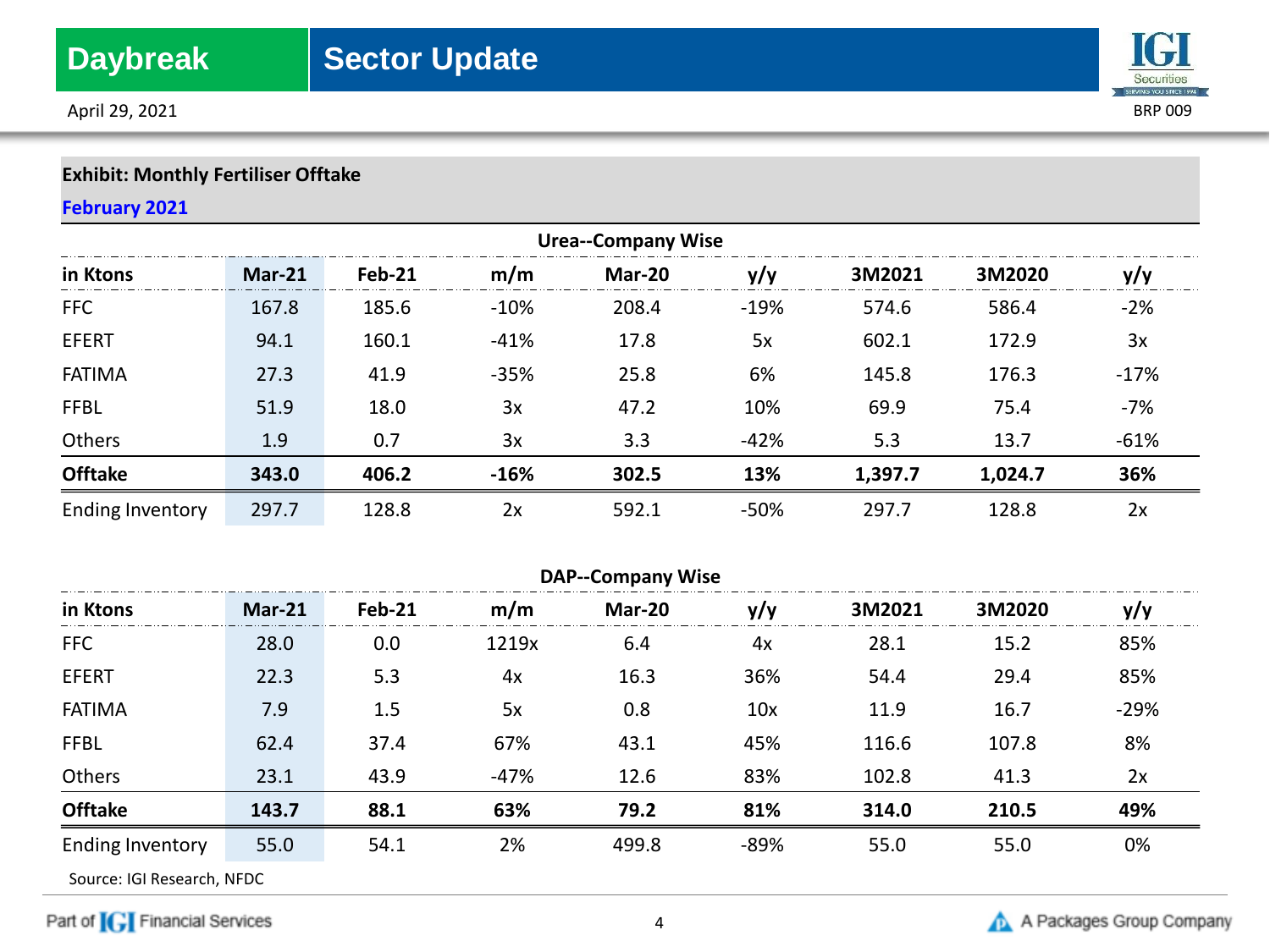# **Daybreak** | Sector Update

April 29, 2021 BRP 009





**Exhibit: Urea sales and historic average Exhibit: Urea market share company-wise**



Source: IGI Research, NFDC

Part of **[G]** Financial Services

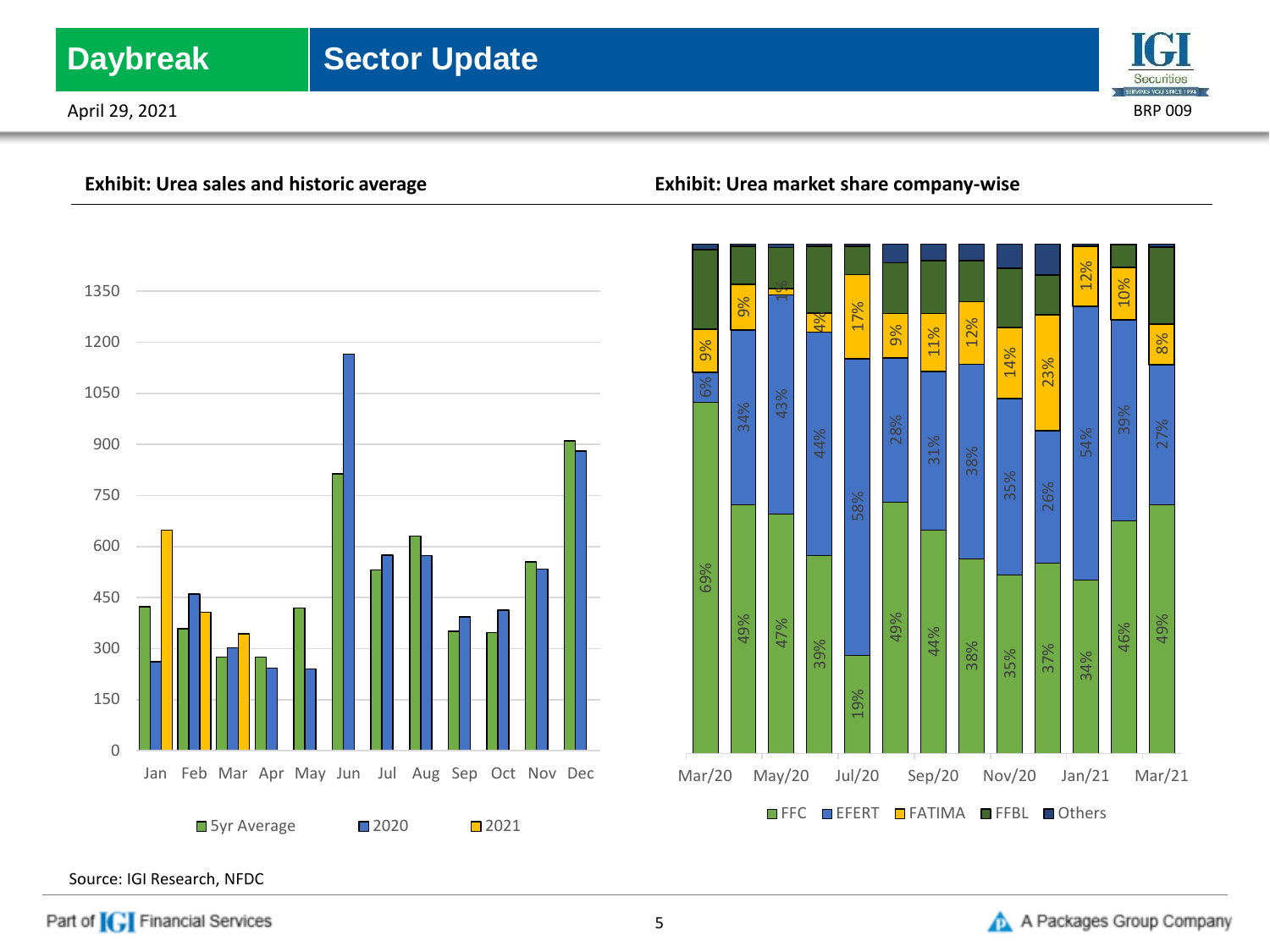# **Daybreak** | Sector Update

April 29, 2021 BRP 009





## **Exhibit: Dap sales and historic average Exhibit: Dap market share company-wise**



Source: IGI Research, NFDC

Part of **[G]** Financial Services

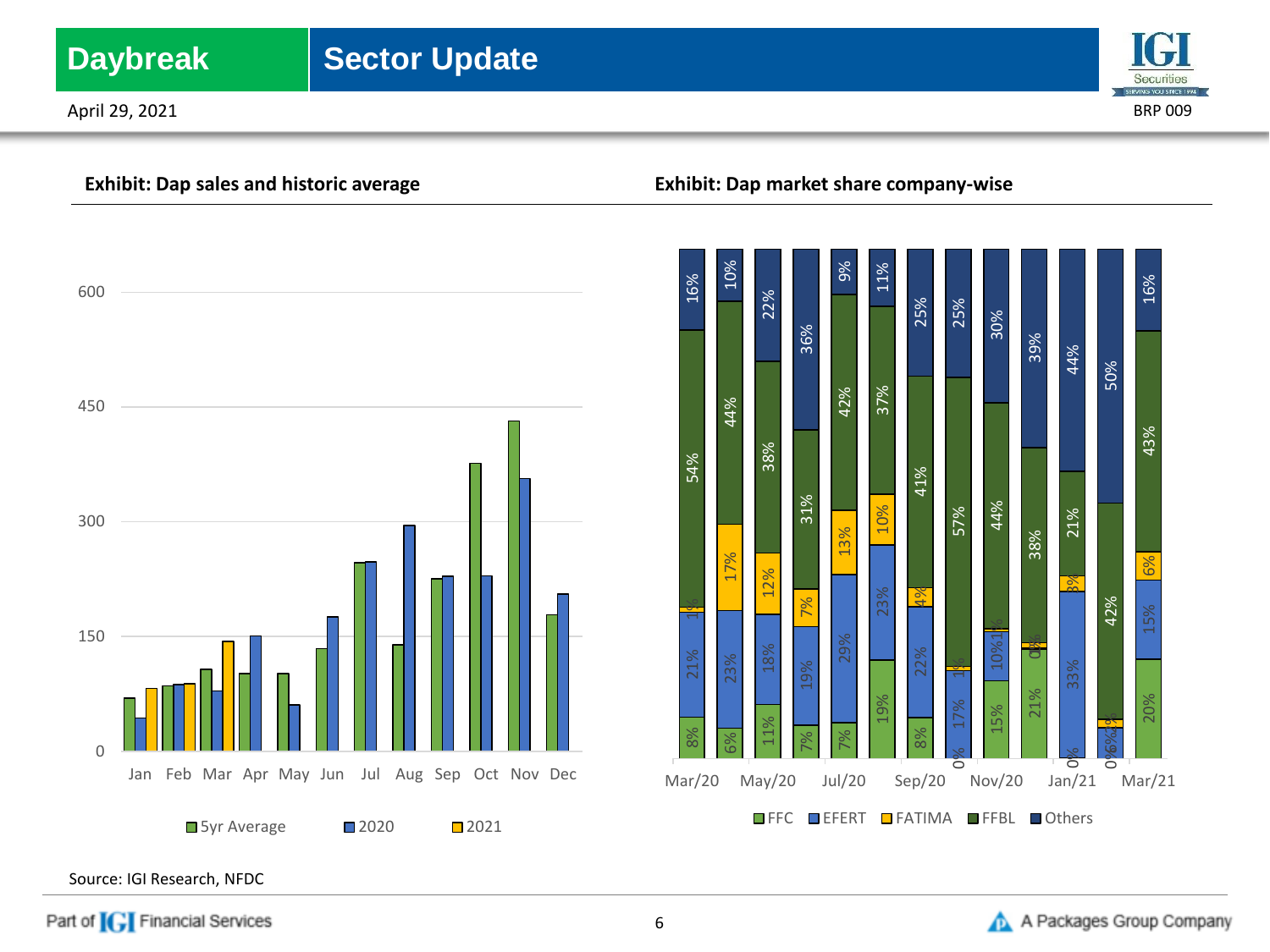# **Important Disclaimer and Disclosures**



April 29, 2021 BRP 009

**Research Analyst(s) Certification:** The Research Analyst(s) hereby certify that the views about the company/companies and the security/securities discussed in this report accurately reflect his or her or their personal views and that he/she has not received and will not receive direct or indirect compensation in exchange for expressing specific recommendations or views in this report. The analyst(s) is principally responsible for the preparation of this research report and that he/she or his/her close family/relative does not own 1% or more of a class of common equity securities of the following company/companies covered in this report.

**Disclaimer:** The information and opinions contained herein are prepared by IGI Finex Securities Limited and is for information purposes only. Whilst every effort has been made to ensure that all the information (including any recommendations or opinions expressed) contained in this document (the information) is not misleading or unreliable, IGI Finex Securities Limited makes no representation as to the accuracy or completeness of the information. Neither, IGI Finex Securities Limited nor any director, officer or employee of IGI Finex Securities Limited shall in any manner be liable or responsible for any loss that may be occasioned as consequence of a party relying on the information. This document takes no account of the investment objectives, financial situation and particular needs of investors, who shall seek further professional advice before making any investment decision. The subject Company (ies) is a client of the IGI Finex Securities Limited and IGI Finex Securities offers brokerage services to subject company (ies) on a regular basis, in line with industry practice. This document and the information may not be reproduced, distributed or published by any recipient for any purpose. This report is not directed or intended for distribution to, or use by any person or entity not a client of IGI Finex Securities Limited, else directed for distribution.

**Rating system:** IGI Finex Securities employs three tier ratings system, depending upon expected total return (return is defined as capital gain exclusive of tax) of the security in stated time period, as follows:

| Recommendation                    | <b>Rating System</b>                                                                                               |
|-----------------------------------|--------------------------------------------------------------------------------------------------------------------|
| Buy                               | If target price on aforementioned security (ies) is more than $10\%$ , from its last closing price (s)             |
| Hold                              | If target price on aforementioned security (ies) is in between $-10\%$ and $10\%$ , from its last closing price(s) |
| <b>Sell</b>                       | If target price on aforementioned security (ies) is less than $-10\%$ , from its last closing price (s)            |
| <b>Time Horizon:</b> $Dec - 2021$ |                                                                                                                    |

**Valuation Methodology:** The analyst(s) has used following valuation methodology to arrive at the target price of the said security (ies):

## **RBDCF** (Reserve Based DCF Valuation)

Risk: Investment in securities are subject to economic risk, market risk, interest rate risks, currency risks, and credit risks, political and geopolitical risks. The performance of company (ies) covered herein might unfavorably be affected by multiple factors including, business, economic, and political conditions. Hence, there is no assurance or guarantee that estimates, recommendation, opinion, etc. given about the security (ies)/company (ies) in the report will be achieved.

**Basic Definitions and Terminologies used: Target Price**: A price target is the projected price level of a financial security stated by an investment analyst or advisor. It represents a security's price that, if achieved, results in a trader recognizing the best possible outcome for his investment, **Last Closing:** Latest closing price, **Market Cap.:**  Market capitalization is calculated by multiplying a company's shares outstanding by current trading price. **EPS:** Earnings per Share. **DPS:** Dividend per Share. **ROE:** Return on equity is the amount of net income returned as a percentage of shareholders' equity. **P/E:** Price to Earnings ratio of a company's share price to its per-share earnings. **P/B:** Price to Book ratio used to compare a stock's market value to its book value. **DY:** The dividend yield is dividend per share, divided by the price per share.

IGI Finex Securities Limited **Research Analyst(s)** Research Identity Number: BRP009 © Copyright 2021 IGI Finex Securities Limited